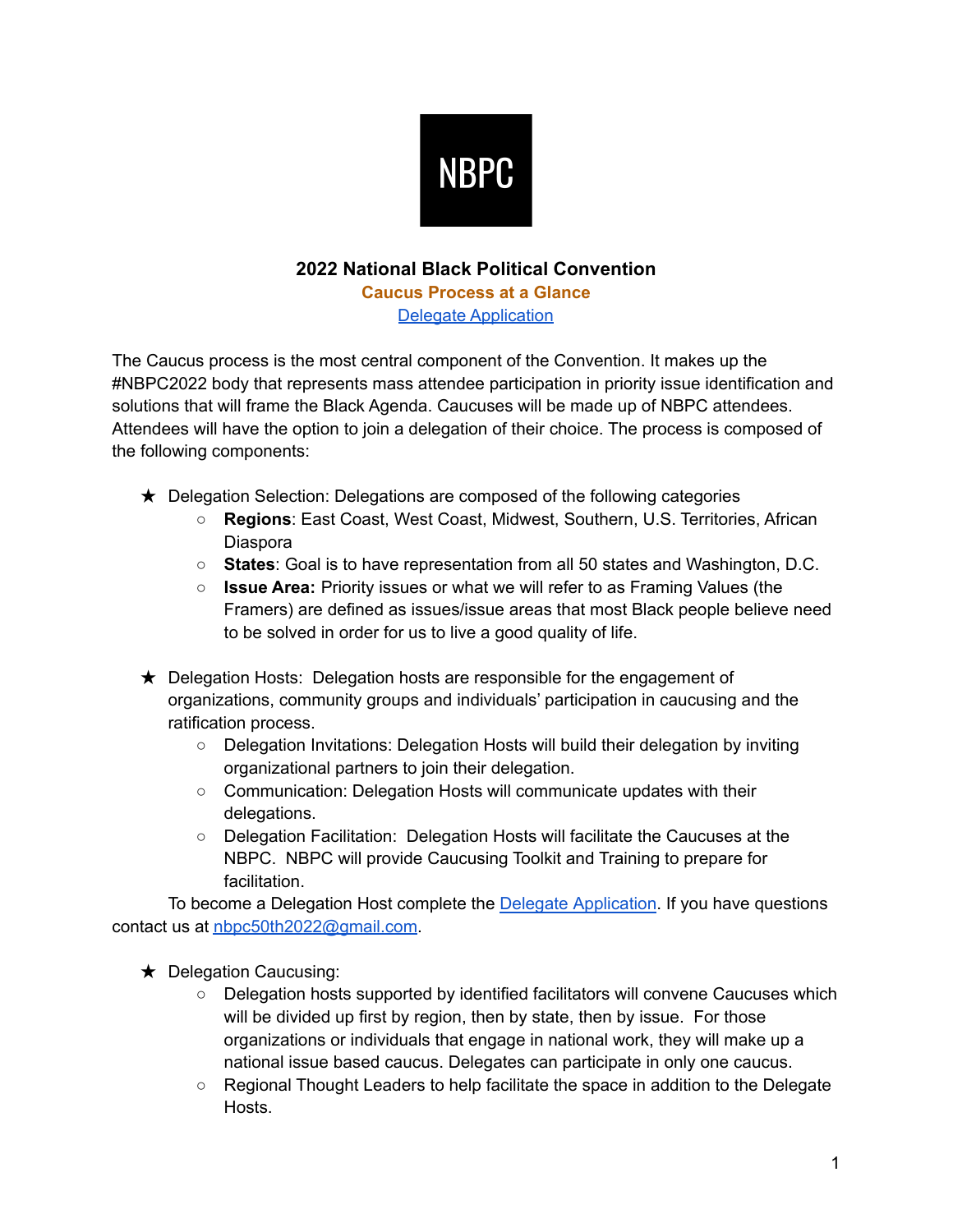- **★** Decision Making: We will engage attendees in the voting of agenda items.
	- Group voting or individual voting or both?
		- Individual can join a regional delegation or state delegation
		- National Organizations must choose a region or state to join to vote on particular issues.
		- How are Regional Votes vs State Votes weighted?
- ★ Delegate Timeline:
	- Delegate Selection by June 1st
	- 1st Delegate Meeting in June
	- Delegate Training two in July
	- National Call about NBPC in May (last week of May)
- ★ Alternative Ways to Recruit Delegates
	- Club House Michael Hobbs
	- Set up ClubHouse Profile for NBPC
	- Create Delegate Recruitment Toolkit
- ★ Delegate Assets
	- Signage by state and issue
	- Shirts
	- Stickers

## **Convention Process**

Day 1: Opening Welcome Ceremony

Day 2: Community Agreements & Framing Workshops

To set the tone of engagement in unity and introduce the framing values that will support delegation experience and decision making.

Day 3: Caucuses: Debates and Proposals

Support the engagement of delegations in the weaving of an agenda through state power analysis using the framing values and the priority issues. Delegations are defined as attendees whom are divided into the following categories: State, Issue Area Regional, Issue Area National. A [Vision](https://m4bl.org/policy-platforms/) for Black Lives is the document for which all caucuses will be working from.

Day 4: Ratification & Closing Ceremony